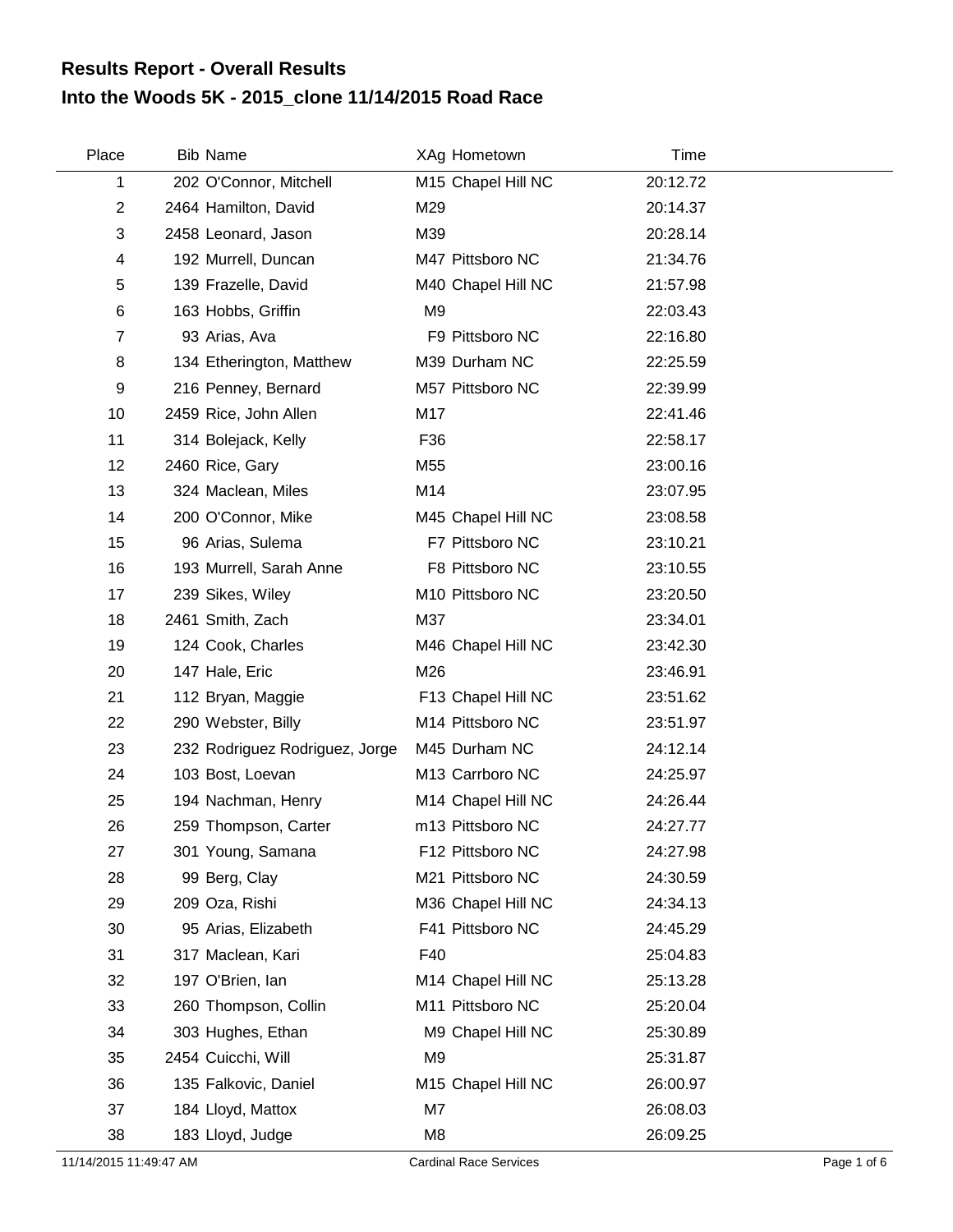| Place | <b>Bib Name</b>         |                 | XAg Hometown       | Time     |
|-------|-------------------------|-----------------|--------------------|----------|
| 39    | 302 Atchison, Gregory   |                 | M59 Chapel Hill NC | 26:13.74 |
| 40    | 289 Webb, Larry         |                 | M55 Greenwood IN   | 26:15.16 |
| 41    | 152 Harrington, Philip  |                 | M52 Pittsboro NC   | 26:15.98 |
| 42    | 296 White, Derek        | M <sub>8</sub>  |                    | 26:17.75 |
| 43    | 102 Berrier, Tobin      |                 | M12 Pittsboro NC   | 26:18.11 |
| 44    | 271 unah, daniel        |                 | m11 Chapel Hill NC | 26:34.17 |
| 45    | 315 Bolejack, Anna      | F <sub>10</sub> |                    | 26:52.44 |
| 46    | 107 Brewer, Caden       | M <sub>8</sub>  |                    | 26:58.09 |
| 47    | 283 Watson, Chris       |                 | M36 Pittsboro NC   | 27:02.10 |
| 48    | 113 Bryan, May          |                 | F45 Chapel Hill NC | 27:04.49 |
| 49    | 288 Weakley, Vanner     |                 | M10 Chapel Hill NC | 27:04.67 |
| 50    | 160 Herzing, Alexander  |                 | M23 Chapel Hill NC | 27:22.12 |
| 51    | 272 Valentine, Ben      | M <sub>8</sub>  |                    | 27:27.64 |
| 52    | 196 O'Brien, Flint      |                 | M51 Chapel Hill NC | 27:44.31 |
| 53    | 217 Penney, Ember       |                 | F12 Pittsboro NC   | 27:56.22 |
| 54    | 191 McDowell, Claire    |                 | F26 Siler City NC  | 27:56.32 |
| 55    | 246 Sparrow, Maddie     |                 | F10 Chapel Hill NC | 28:03.89 |
| 56    | 238 Sikes, Jesse        | M <sub>9</sub>  |                    | 28:31.28 |
| 57    | 166 Hudec, Thaddeus     |                 | M8 Chapel Hill NC  | 28:35.84 |
| 58    | 188 Manton, Bradley     |                 | M45 Pittsboro NC   | 28:47.51 |
| 59    | 2451 Poitras, Ellie     | F <sub>9</sub>  |                    | 29:01.89 |
| 60    | 2452 Poitras, Taylor    | F40             |                    | 29:02.38 |
| 61    | 159 Haygood, Levi       |                 | M7 Durham NC       | 29:04.23 |
| 62    | 155 hayes, beth         |                 | f53 Pittsboro NC   | 29:06.25 |
| 63    | 157 Haygood, aimee      |                 | F38 Durham NC      | 29:12.58 |
| 64    | 2463 Berry, John        | M47             |                    | 29:20.03 |
| 65    | 234 Saltzman, Elias     |                 | M6 Chapel Hill NC  | 29:24.16 |
| 66    | 186 Maciejewski, Mason  |                 | M7 Pittsboro NC    | 29:49.27 |
| 67    | 2453 Cuicchi, Cherry    | F39             |                    | 29:53.05 |
| 68    | 233 Saltzman, Alexander |                 | M15 Chapel Hill NC | 30:20.96 |
| 69    | 241 Smollen, Alex       | M <sub>9</sub>  |                    | 30:26.60 |
| 70    | 310 Swaine, Aidan       |                 | M7 Pittsboro NC    | 30:35.97 |
| 71    | 178 Kinjo, Kai          |                 | M18 Chapel Hill NC | 30:57.59 |
| 72    | 244 Smollen, Luke       |                 | M11 Chapel Hill NC | 31:11.71 |
| 73    | 242 Smollen, Chris      |                 | M52 Chapel Hill NC | 31:28.08 |
| 74    | 153 Hasbrouck, Patricia |                 | F54 Pittsboro NC   | 31:30.59 |
| 75    | 168 hutter, kim         |                 | f45 Pittsboro NC   | 31:38.84 |
| 76    | 298 whitt, terrie       |                 | f55 Pittsboro NC   | 31:53.22 |
| 77    | 2471 Phillips, Troy     | M51             |                    | 32:17.33 |
| 78    | 293 Webster, Wyatt      | M7              |                    | 32:33.99 |
| 79    | 162 Hobbs, Emma         |                 | F11 Pittsboro NC   | 32:41.48 |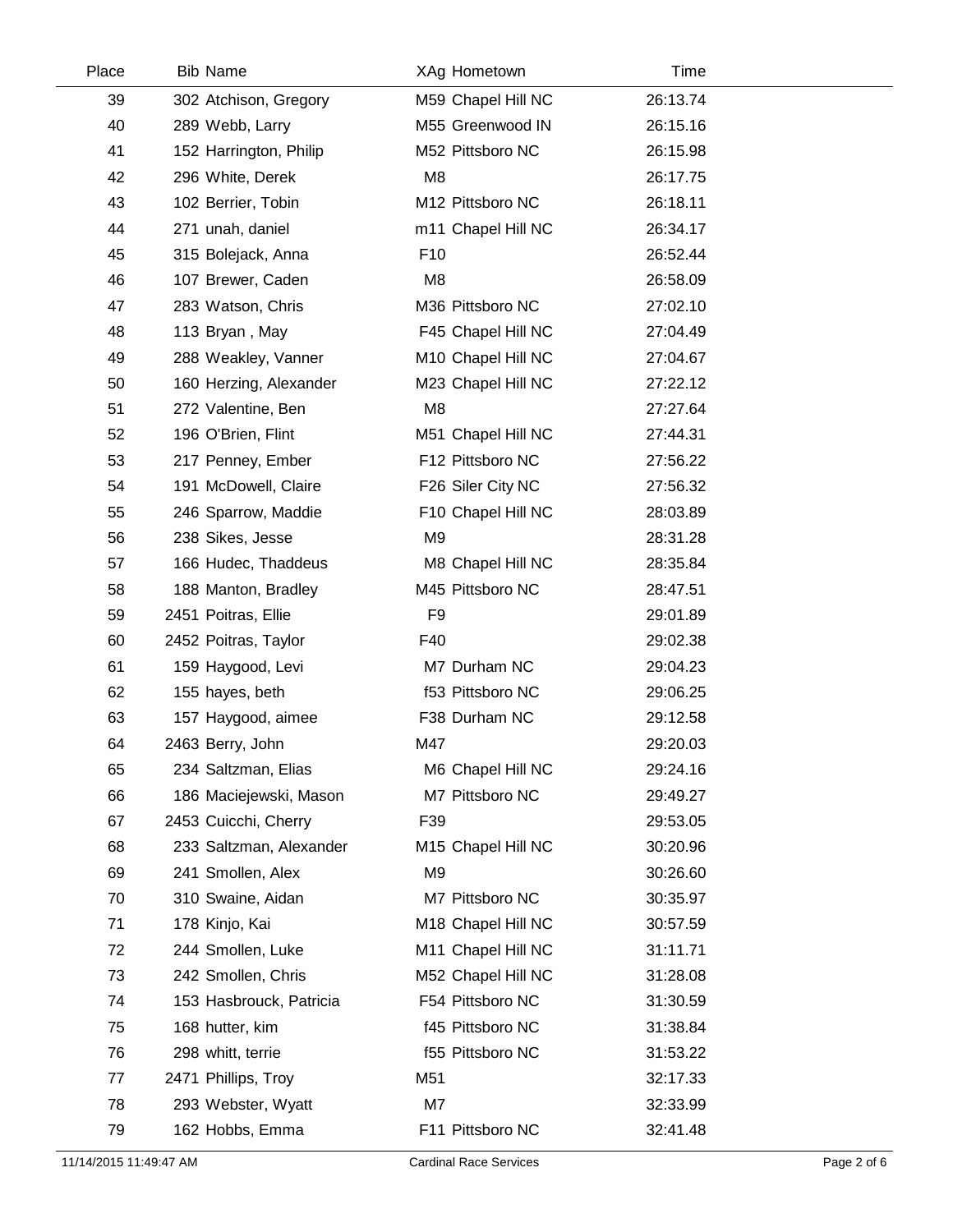| Place | <b>Bib Name</b>          | XAg Hometown       | Time     |  |
|-------|--------------------------|--------------------|----------|--|
| 80    | 131 Dusenberry, Lisa     | F37 Pittsboro NC   | 32:46.62 |  |
| 81    | 299 Mangum, Kirk         | M45 Durham NC      | 32:48.47 |  |
| 82    | 206 Osborne, Evan        | M <sub>9</sub>     | 33:02.37 |  |
| 83    | 305 Johnson, Jacquie     | F36 Pittsboro NC   | 33:10.77 |  |
| 84    | 208 Osborne, William     | M <sub>9</sub>     | 33:25.39 |  |
| 85    | 291 Webster, Lily        | F10 Pittsboro NC   | 33:26.01 |  |
| 86    | 292 Webster, Norton      | M48 Pittsboro NC   | 33:26.35 |  |
| 87    | 2472 Mangum, Harris      | M <sub>8</sub>     | 33:42.72 |  |
| 88    | 106 Mangum, Courtney     | F44 Durham NC      | 33:51.57 |  |
| 89    | 164 Hobbs, Taylor        | M43 Pittsboro NC   | 34:01.84 |  |
| 90    | 263 Thompson, Keni       | M8 Pittsboro NC    | 34:25.11 |  |
| 91    | 274 Valentine, Maureen   | F45 Chapel Hill NC | 34:33.58 |  |
| 92    | 287 Weakley, Rhiannon    | F13 Chapel Hill NC | 34:34.93 |  |
| 93    | 169 Hutter-DeMarco, Emi  | F12 Pittsboro NC   | 34:49.71 |  |
| 94    | 175 Johnson, Virginia    | F11 Pittsboro NC   | 34:50.02 |  |
| 95    | 297 White, Drew          | M <sub>6</sub>     | 34:50.82 |  |
| 96    | 306 Johnson, Taylor      | M10 Pittsboro NC   | 34:52.16 |  |
| 97    | 249 Stewart, Lindsay     | F31                | 34:52.40 |  |
| 98    | 327 Durham, Gracie       | F11                | 35:08.32 |  |
| 99    | 308 Peak, Emmett         | M8 Carrboro NC     | 35:19.22 |  |
| 100   | 224 Porter, Logan        | M9 Chapel Hill NC  | 35:19.47 |  |
| 101   | 309 Peak, Kelly          | F42 Carrboro NC    | 35:27.57 |  |
| 102   | 172 Falkonc, Frank       | M62 Chapel Hill NC | 35:29.70 |  |
| 103   | 181 Linthicum, Charlotte | F16 Durham NC      | 35:43.02 |  |
| 104   | 280 Waldner, Jennifer    | F44 Chapel Hill NC | 35:43.08 |  |
| 105   | 300 Mangum, Lyndsey      | F10 Chapel Hill NC | 35:53.17 |  |
| 106   | 243 Smollen, Lexi        | F <sub>9</sub>     | 35:55.18 |  |
| 107   | 326 Durham, Emma         | F <sub>13</sub>    | 36:10.36 |  |
| 108   | 225 Porter, Warren       | M46 Chapel Hill NC | 36:14.31 |  |
| 109   | 223 Porter, Kristine     | F47 Chapel Hill NC | 36:15.03 |  |
| 110   | 295 White, Deacon        | M <sub>9</sub>     | 36:29.56 |  |
| 111   | 294 White, Alan          | M50 Apex NC        | 36:30.13 |  |
| 112   | 118 Carter, Benjamin     | M14 Pittsboro NC   | 36:36.96 |  |
| 113   | 136 Falkovic, Sarah      | F15 Chapel Hill NC | 36:40.05 |  |
| 114   | 312 Teta, Ronda          | F45 Pittsboro NC   | 36:46.73 |  |
| 115   | 133 Ellison, Pamela      | F42 Ramseur NC     | 36:50.24 |  |
| 116   | 220 perschy, teresa      | F54 Apex NC        | 36:51.98 |  |
| 117   | 228 Richardson, Grant    | M6 Chapel Hill NC  | 36:53.85 |  |
| 118   | 229 Richardson, Stacey   | F35 Chapel Hill NC | 36:54.00 |  |
| 119   | 258 Teta, Aaron          | M <sub>9</sub>     | 36:57.70 |  |
| 120   | 325 Durham, Peter        | M9                 | 36:58.74 |  |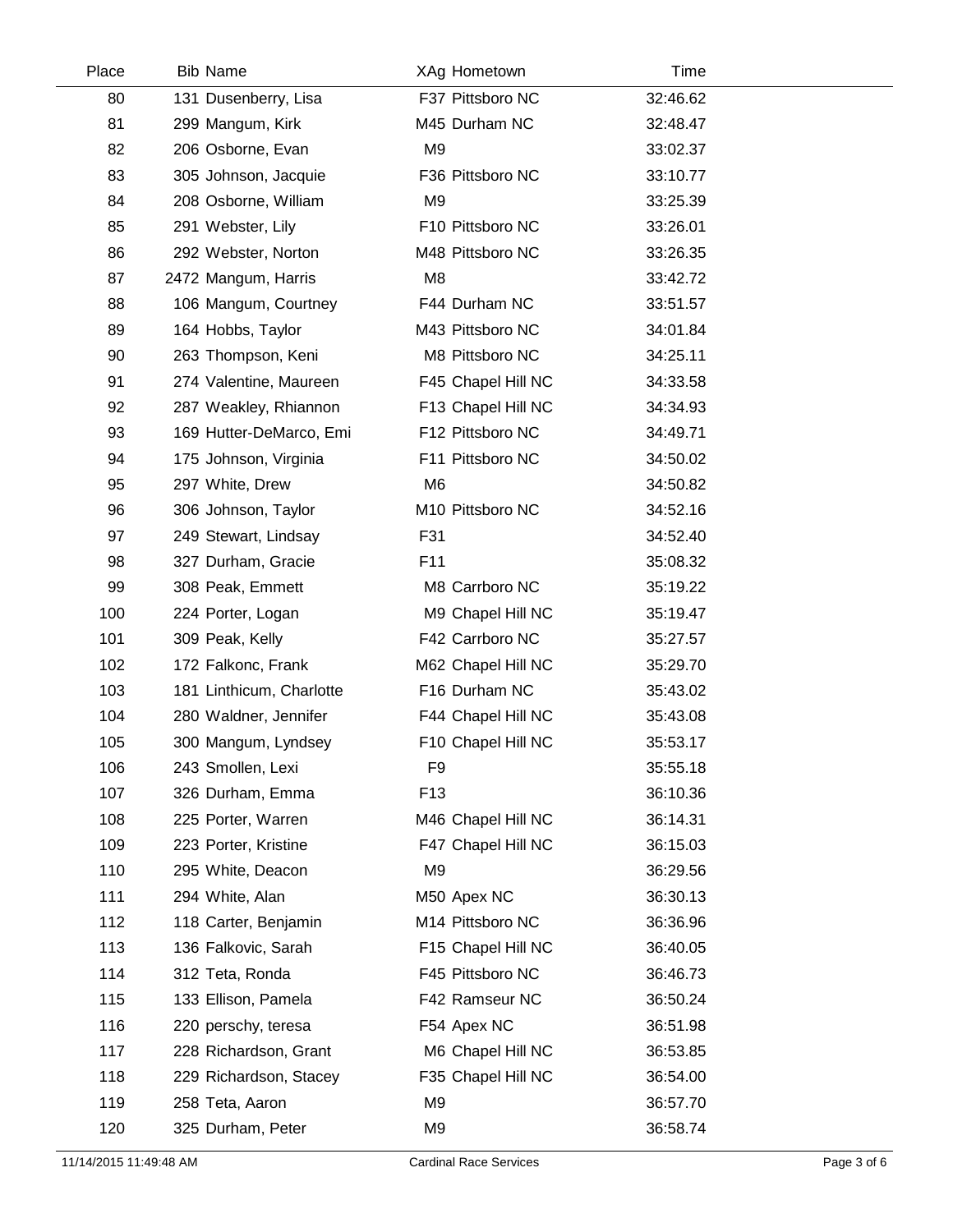| Place | <b>Bib Name</b>         | XAg Hometown        | Time     |  |
|-------|-------------------------|---------------------|----------|--|
| 121   | 267 Tuttle, Julie       | F49 Chapel Hill NC  | 37:32.93 |  |
| 122   | 176 Karunditu, Makena   | F7                  | 37:33.49 |  |
| 123   | 2450 Haywood, Marion    | F68 Chapel Hill NC  | 37:40.09 |  |
| 124   | 286 Weakley, Alan       | M58 Chapel Hill NC  | 37:43.56 |  |
| 125   | 218 Perkins, Caroline   | F7                  | 38:26.23 |  |
| 126   | 219 Perkins, Charles    | M39 Pittsboro NC    | 38:41.82 |  |
| 127   | 199 O'Connor, Graden    | M10 Chapel Hill NC  | 38:48.91 |  |
| 128   | 198 O'Brien, Jennifer   | F48 Chapel Hill NC  | 39:12.29 |  |
| 129   | 256 Studwell, Kerry     | F60 Pittsboro NC    | 39:33.08 |  |
| 130   | 140 Frazelle, Emily     | F43 Chapel Hill NC  | 39:45.65 |  |
| 131   | 142 Gamble, Jill        | F45 Indian Trail NC | 39:47.15 |  |
| 132   | 236 Scrudato, Nan       | F61 Indian Trail NC | 39:47.32 |  |
| 133   | 185 Lundquist, Sydney   | F7                  | 39:54.01 |  |
| 134   | 270 Unah, Annibel       | F <sub>6</sub>      | 39:54.18 |  |
| 135   | 255 Stubbs, Lauren      | F <sub>6</sub>      | 39:56.15 |  |
| 136   | 211 Pease, Lilly        | F <sub>6</sub>      | 40:00.80 |  |
| 137   | 187 Maciejewski, Matt   | M86 Pittsboro NC    | 40:41.10 |  |
| 138   | 120 Carter, Greg        | M52 Pittsboro NC    | 40:42.74 |  |
| 139   | 311 Swaine, Jamie       | F35 Pittsboro NC    | 40:49.76 |  |
| 140   | 265 Trott, Scott        | M45 Chapel Hill NC  | 41:44.53 |  |
| 141   | 264 Trott, Jonathan     | M <sub>9</sub>      | 41:44.88 |  |
| 142   | 97 Ballachino, Mia      | F <sub>8</sub>      | 42:05.89 |  |
| 143   | 123 Collins, Peyton     | F <sub>8</sub>      | 42:06.14 |  |
| 144   | 180 Lawrence, Rachel    | F33 Pittsboro NC    | 42:11.41 |  |
| 145   | 121 Collins, Erin       | F32                 | 42:43.12 |  |
| 146   | 266 Tu, Zhen            | F34 Wilmington NC   | 42:46.42 |  |
| 147   | 275 Valentine, Michaela | F <sub>8</sub>      | 42:47.01 |  |
| 148   | 273 Valentine, Matt     | M48 Chapel Hill NC  | 42:50.83 |  |
| 149   | 254 Stubbs, Donna       | F49 Chapel Hill NC  | 43:29.39 |  |
| 150   | 257 Tesfalidet, Ruth    | F40 Chapel Hill NC  | 43:29.72 |  |
| 151   | 285 Watson, Madison     | F7                  | 43:43.76 |  |
| 152   | 205 O'Leary, Tripp      | M <sub>6</sub>      | 43:51.27 |  |
| 153   | 316 O'Leary, Thomas     | M44                 | 43:54.86 |  |
| 154   | 158 Haygood, Levi       | M7                  | 44:06.29 |  |
| 155   | 156 Haygood, Ace        | M4 Durham NC        | 44:07.85 |  |
| 156   | 165 Hoselton, Jennifer  | F41 Durham NC       | 44:09.47 |  |
| 157   | 114 Carpenter, Adam     | M19 Chapel Hill NC  | 44:14.74 |  |
| 158   | 115 Carpenter, Kim      | F51 Chapel Hill NC  | 44:14.91 |  |
| 159   | 235 Schumacher, John    | M22 Chapel Hill NC  | 44:15.36 |  |
| 160   | 116 Carpenter, Natalie  | F22 Chapel Hill NC  | 44:15.92 |  |
| 161   | 117 Carpenter, Tracy    | M53 Chapel Hill NC  | 44:15.96 |  |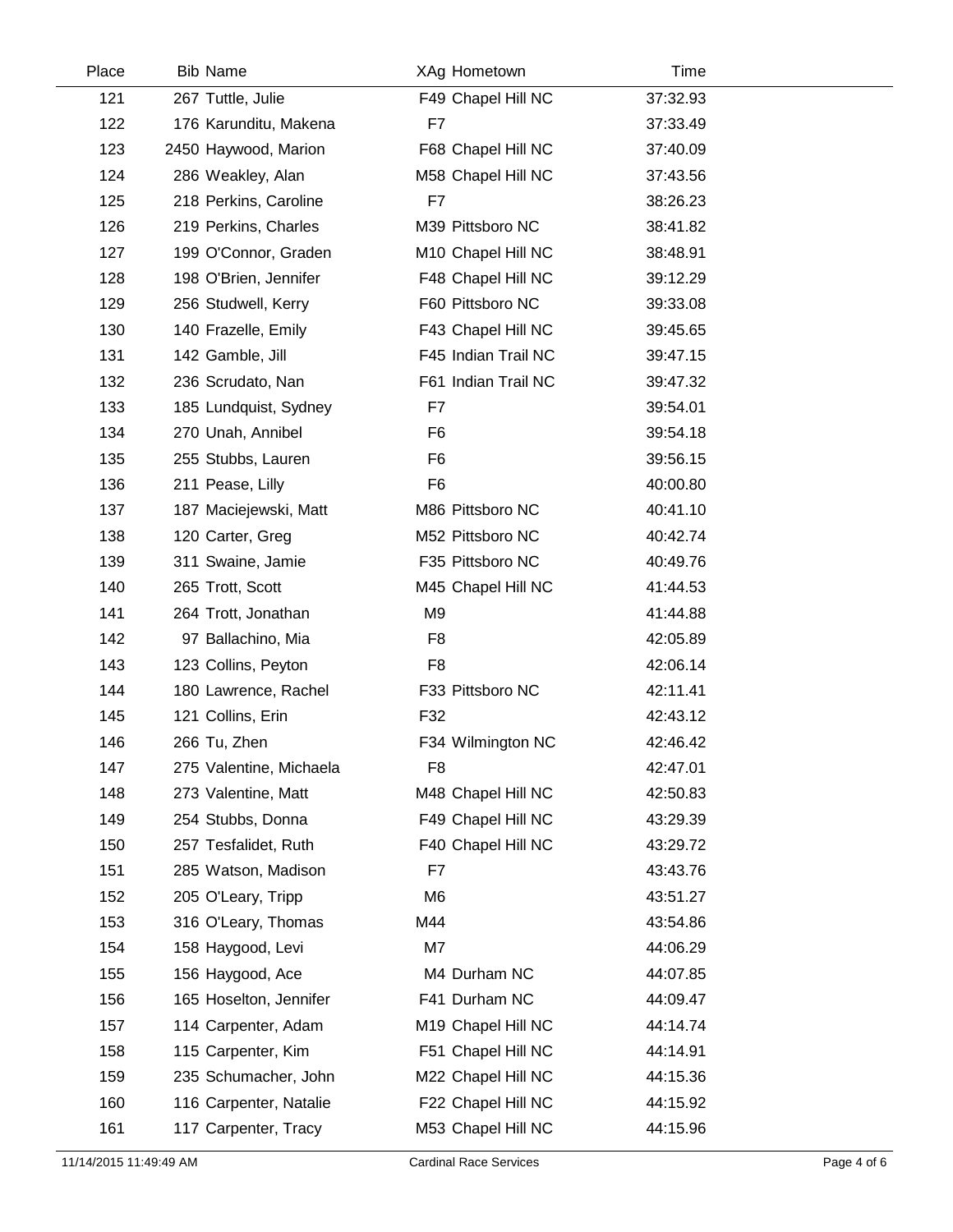| Place | <b>Bib Name</b>          | XAg Hometown       | Time     |  |
|-------|--------------------------|--------------------|----------|--|
| 162   | 281 Watson, Bailey       | M14 Durham NC      | 44:24.22 |  |
| 163   | 251 Stout, David         | M <sub>9</sub>     | 44:39.90 |  |
| 164   | 230 Ritter, Baird        | M7                 | 44:46.70 |  |
| 165   | 231 Ritter, Britt        | M43 Pittsboro NC   | 44:48.13 |  |
| 166   | 245 Sparrow, Kristina    | F38 Chapel Hill NC | 44:57.80 |  |
| 167   | 171 Jeager, Nola         | F <sub>8</sub>     | 45:34.38 |  |
| 168   | 189 Manton, Hallie       | F <sub>8</sub>     | 45:34.76 |  |
| 169   | 150 Harrington, Gwynneth | F51 Pittsboro NC   | 46:10.30 |  |
| 170   | 101 Berrier, Stephanie   | F45 Pittsboro NC   | 46:23.17 |  |
| 171   | 282 Watson, Caden        | M10 Durham NC      | 46:35.24 |  |
| 172   | 227 Ramos, Stephanie     | F40 Chapel Hill NC | 46:48.67 |  |
| 173   | 2466 Pitkin, Betsy       | F68                | 47:22.45 |  |
| 174   | 269 Ulrich, Oakes        | M7                 | 47:33.04 |  |
| 175   | 268 Ulrich, John         | M45 Pittsboro NC   | 47:34.79 |  |
| 176   | 144 Gordon, Kenneth      | M56 Chapel Hill NC | 47:37.03 |  |
| 177   | 146 Griffith, Samuel     | M12 Chapel Hill NC | 47:37.94 |  |
| 178   | 143 Gordon, Diane        | F44 Chapel Hill NC | 47:39.11 |  |
| 179   | 104 Boyle, Keith         | M75 Pittsboro NC   | 48:06.22 |  |
| 180   | 170 Jaeger, Madeleine    | F <sub>8</sub>     | 48:23.77 |  |
| 181   | 278 Wagoner, Shelli      | F <sub>8</sub>     | 48:24.15 |  |
| 182   | 132 Dusenberry, Zada     | F <sub>8</sub>     | 48:30.41 |  |
| 183   | 182 Linthicum, Elle      | F13 Durham NC      | 48:39.92 |  |
| 184   | 145 Greene, Sydney       | F12 DURHAM NC      | 48:43.10 |  |
| 185   | 261 Thompson, Jana       | F11 Chapel Hill NC | 48:43.41 |  |
| 186   | 2470 Scholer, Caroline   | F <sub>12</sub>    | 49:39.91 |  |
| 187   | 119 Carter, Caitlin      | F10 Pittsboro NC   | 50:05.74 |  |
| 188   | 252 Stowell, Carson      | F7                 | 50:14.90 |  |
| 189   | 253 Stowell, Wendy       | F50 Pittsboro NC   | 50:19.84 |  |
| 190   | 2447 Blythe, David       | M58                | 51:24.89 |  |
| 191   | 2448 Blythe, Mary        | F55                | 51:26.06 |  |
| 192   | 2449 Blythe, Carolene    | F <sub>15</sub>    | 51:28.78 |  |
| 193   | 2467 Scholer, Matt       | M46                | 51:36.29 |  |
| 194   | 110 Brewer, Lyla         | F6 Chapel Hill NC  | 52:14.22 |  |
| 195   | 109 Brewer, Kara         | F36 Chapel Hill NC | 52:14.88 |  |
| 196   | 108 Brewer, Chris        | M43 Chapel Hill NC | 52:16.27 |  |
| 197   | 129 Duncan, Heather      | F37 Pittsboro NC   | 52:37.85 |  |
| 198   | 130 Duncan, Jonathan     | M38 Pittsboro NC   | 52:39.01 |  |
| 199   | 128 Duncan, Ben          | M7                 | 52:39.04 |  |
| 200   | 105 Boyle, Marilyn       | F70 Pittsboro NC   | 52:48.24 |  |
| 201   | 161 Hobbs, Catherine     | F44 Pittsboro NC   | 52:55.51 |  |
| 202   | 262 Thompson, Jennifer   | F49 Chapel Hill NC | 52:55.64 |  |